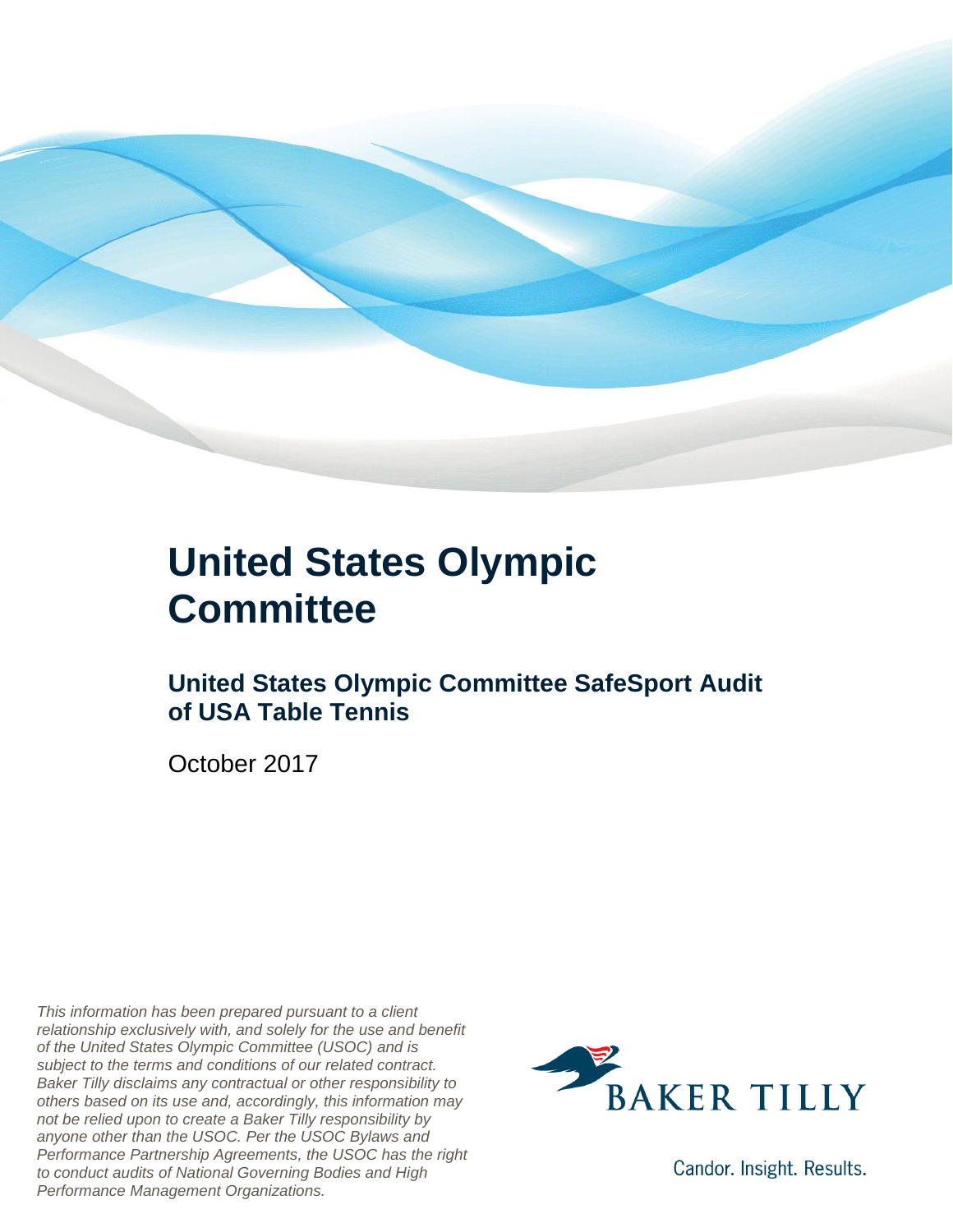

|  | UNITED STATES OLYMPIC COMMITTEE SAFESPORT AUDIT OF USA |  |
|--|--------------------------------------------------------|--|
|  |                                                        |  |
|  |                                                        |  |
|  |                                                        |  |
|  |                                                        |  |
|  |                                                        |  |
|  |                                                        |  |
|  |                                                        |  |
|  |                                                        |  |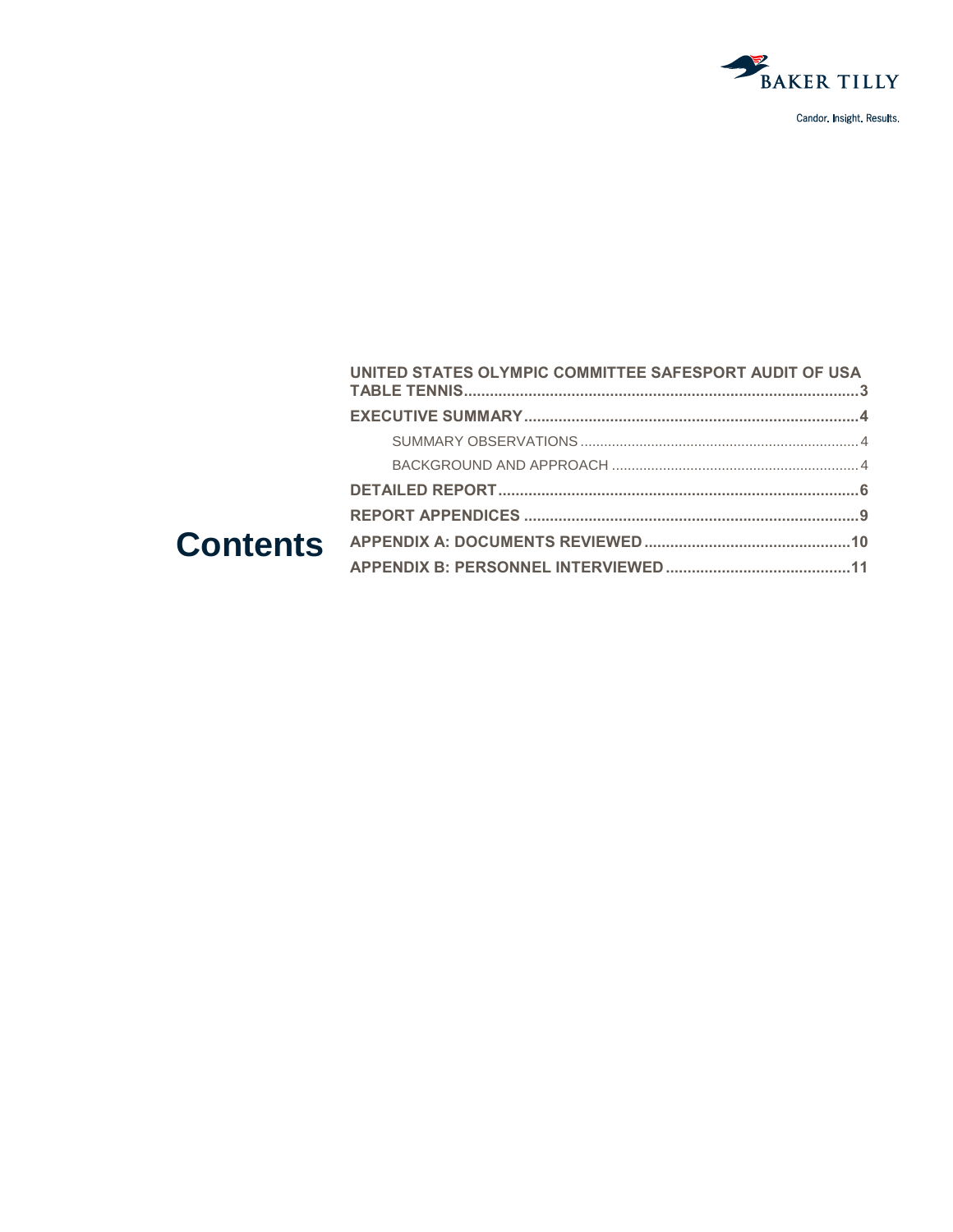

 $\overline{a}$ 

United States Olympic Committee USOC SafeSport Audit of USA Table Tennis

### <span id="page-2-0"></span>**United States Olympic Committee SafeSport Audit of USA Table Tennis<sup>1</sup>**

<sup>1</sup> To consider the report in its entirety, please refer also to the detailed management response that will appear here [\[Governance Documents\]](https://www.teamusa.org/Footer/Legal/Governance-Documents) within 90 days of the date of this report.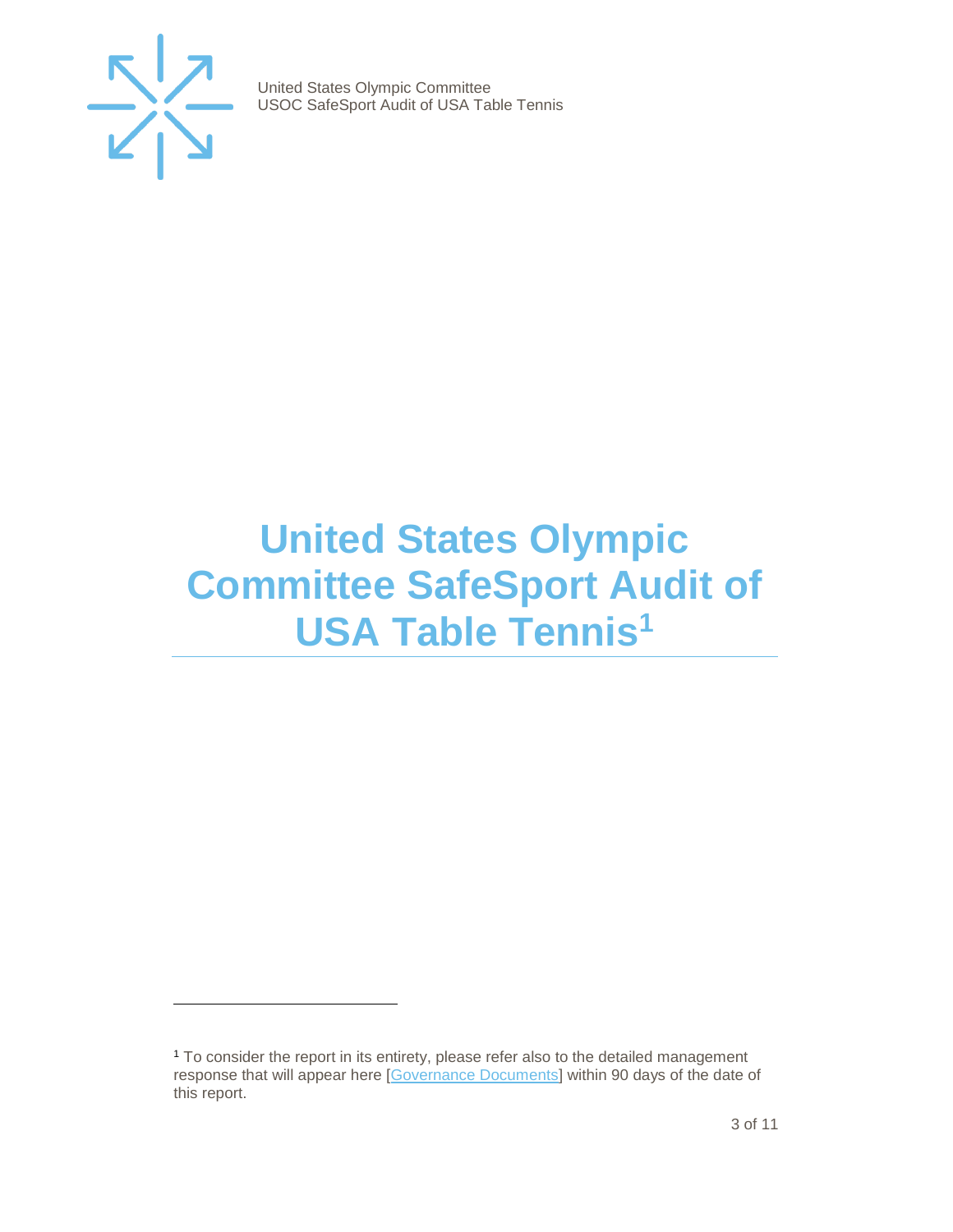

### **Executive Summary**

#### <span id="page-3-1"></span><span id="page-3-0"></span>**Summary Observations**

It shall be the policy of the United States Olympic Committee (USOC) that each National Governing Body (NGBs) adopt a Minimum Standards Policy for Athlete Safety Programs (Athlete Safety Standards) by December 31, 2013<sup>2</sup>.

We noted the following opportunities to enhance the design of USA Table Tennis' (USATT) compliance with the Athlete Safety Standards:

- **Athlete Safety Standards - Application of the SafeSport Policy**  USA Table Tennis' SafeSport-related documentation and administrative materials does not specifically indicate that the overall policy applies to employees.
- **Athlete Safety Standards - Criminal Background Checks and Education and Training Testing** – Requiring criminal background checks and education and training is not consistently enforced by USATT. The following exceptions were identified during our testing:
	- Five individuals selected for testing (50% of the selected individuals) did not have criminal background checks conducted during the testing period (i.e., May 1, 2016 through April 30, 2017); however, evidence was provided that one of the individuals completed the criminal background check prior to issuing the audit report.
	- Five individuals selected for testing (50% of the selected individuals) did not complete education and training requirements during the testing period (i.e., May 1, 2016 through April 30, 2017).

#### <span id="page-3-2"></span>**Background and Approach**

l

USOC engaged Baker Tilly Virchow Krause (Baker Tilly), to assist the USOC in the completion of SafeSport audits, to assess compliance with SafeSport policies and procedures at the USOC and all of its NGBs and High Performance Management Organizations (HPMOs).

Baker Tilly performed a review of USATT to evaluate compliance with the Athlete Safety Standards. The following activities were performed for this review of USATT:

- Developed and executed an audit program that included:
	- Holding a virtual entrance meeting to discuss and document USATT's SafeSport program and processes.

<sup>&</sup>lt;sup>2</sup> Effective June 20, 2017 the USOC replaced the Athlete Safety Standards with the NGB Athlete Safety Policy. Due to the timing of this audit, fieldwork was performed in accordance with the Athlete Safety Standards.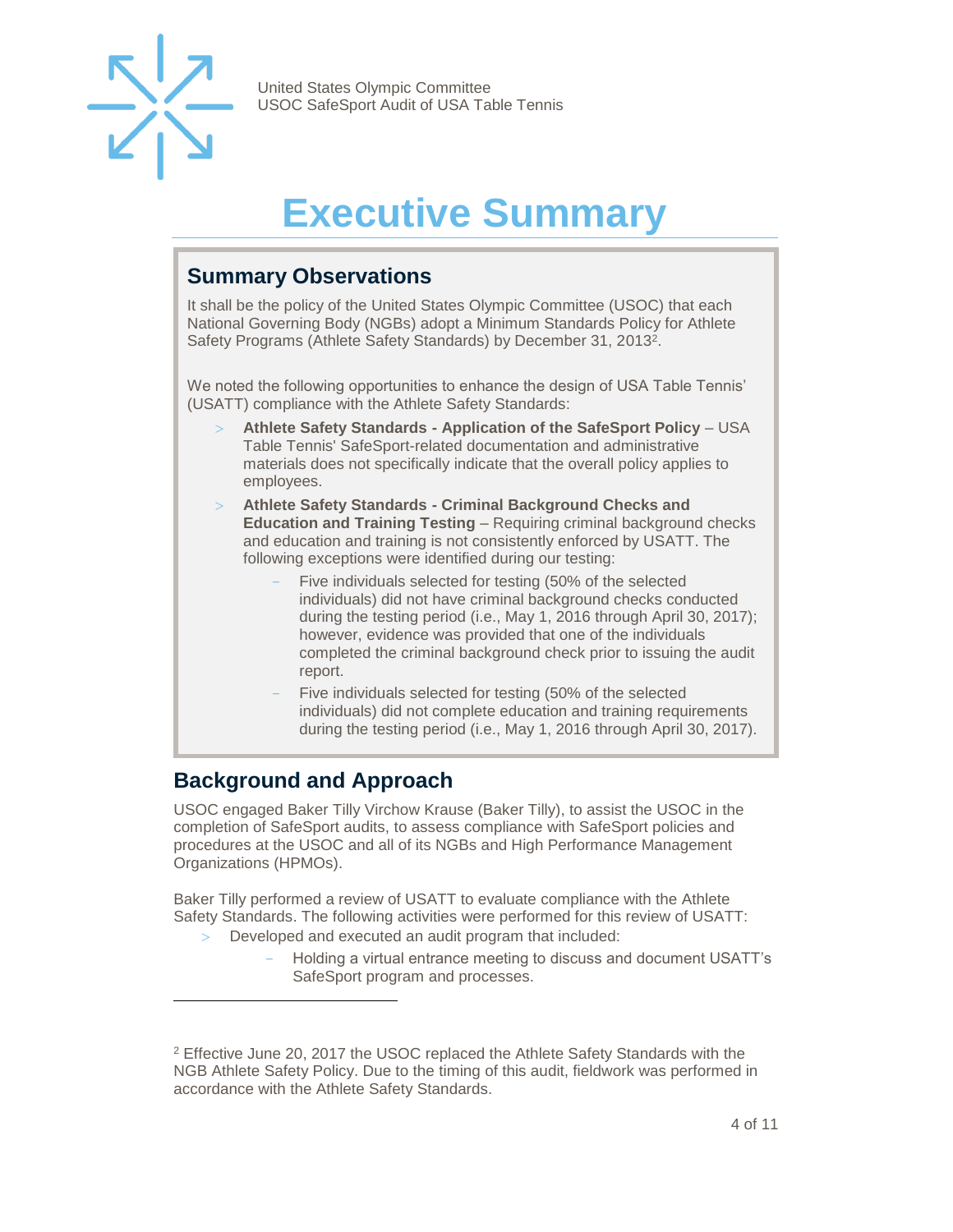

- Selecting a sample of 10 from the required individuals to ensure a background check was performed and education and training was completed. See **Appendix A** for a list of documents reviewed.
- Reviewing USATT's athlete safety policy and determining whether the following was addressed:
	- Required misconduct is prohibited and defined;
	- Reporting procedures are documented; and
	- **The grievance process is documented and complies with** Athlete Safety Standards.
- Identifying which individuals are required to undergo a criminal background check and complete education and training.
- $>$  Conducted a virtual exit meeting, if requested, following delivery of the draft report, to discuss audit findings and recommendation(s) with USATT. See **Appendix B** for a list of individuals interviewed.
- $>$  Identified specific observations and recommendations regarding opportunities to enhance compliance with Athlete Safety Standards. Observations include the following attributes: criteria, condition, cause, effect and recommendation, as set out in the International Professional Practices Framework (IPPF) Standards and Practice Advisory 2410-1.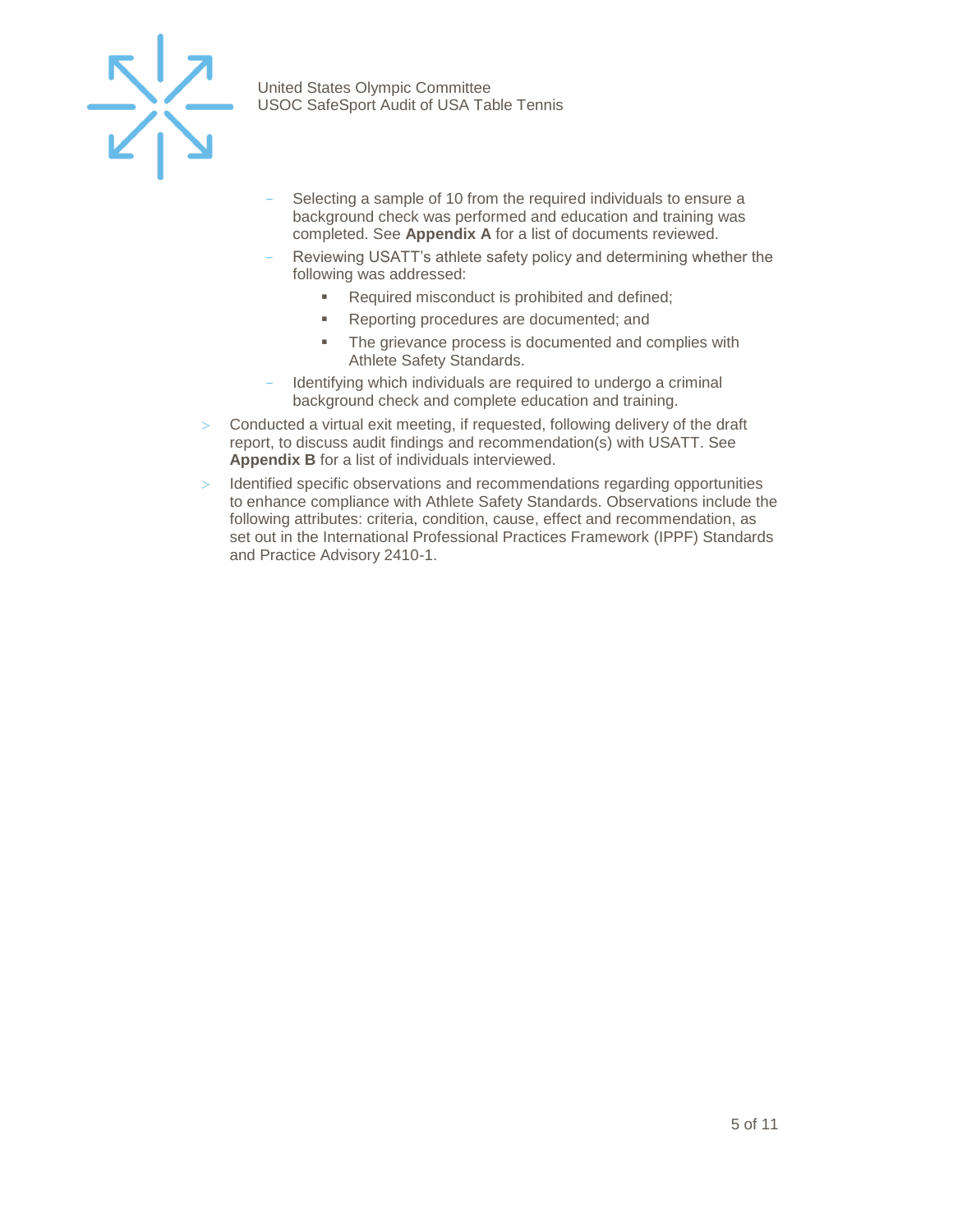

### **Detailed Report**

<span id="page-5-0"></span>The tables below represent opportunities to enhance the design and effectiveness of USATT's compliance with the Athlete Safety Standards.

| 1. Athlete Safety Standards - Application of the SafeSport Policy |                                                                                                                                                                                                                                                                                                                                                                                                                                                                                                                                                                                                                                                                              |  |
|-------------------------------------------------------------------|------------------------------------------------------------------------------------------------------------------------------------------------------------------------------------------------------------------------------------------------------------------------------------------------------------------------------------------------------------------------------------------------------------------------------------------------------------------------------------------------------------------------------------------------------------------------------------------------------------------------------------------------------------------------------|--|
| <b>Criteria</b>                                                   | The Athlete Safety Standards state that the policy shall apply<br>to (1) NGB employees; (2) athletes the NGB designates for<br>the USADA required testing pool (RTP); and (3) individuals<br>the NGB formally authorizes, approves or appoints (a) to a<br>position of authority over, or (b) to have frequent contact with<br>athletes.                                                                                                                                                                                                                                                                                                                                     |  |
| <b>Condition</b>                                                  | USA Table Tennis' SafeSport-related documentation and<br>administrative materials does not specifically indicate that the<br>overall policy applies to employees.                                                                                                                                                                                                                                                                                                                                                                                                                                                                                                            |  |
| Cause                                                             | USATT may not have updated its SafeSport-related<br>documentation and administrative materials to align with<br>requirements in the Athlete Safety Standards.                                                                                                                                                                                                                                                                                                                                                                                                                                                                                                                |  |
| <b>Effect</b>                                                     | USATT may not be in compliance with the Athlete Safety<br>Standards. USATT must be in compliance with the Athlete<br>Safety Standards to be a member in good standing.<br>Noncompliance with the Athlete Safety Standards can result<br>in disciplinary action by the USOC including withdrawal of<br>high performance funding.<br>Additionally, athletes may have contact with employees who<br>are not aware of SafeSport misconduct and the potential<br>impact to athletes' well-being.                                                                                                                                                                                  |  |
| <b>Recommendation</b>                                             | USATT must update their SafeSport-related documentation<br>and administrative materials to include the policy applies to<br>USA Table Tennis' employees. Compliance with these<br>requirements must be completed within 90 days of receipt of<br>the final audit report.<br>For example, the following language could be used in place of<br>the current policy language, "The policy shall apply to (1)<br>NGB employees; (2) athletes the NGB designates for the<br>USADA required testing pool (RTP); and (3) individuals the<br>NGB formally authorizes, approves or appoints (a) to a<br>position of authority over, or (b) to have frequent contact with<br>athletes." |  |
| <b>Management</b><br>response                                     | We agree with the condition and recommendation and will<br>respond to the USOC with a detailed plan to ensure<br>compliance with the current NGB Athlete Safety Policy. Our<br>plan will be submitted to the USOC within the 90 day timeline<br>referenced above.                                                                                                                                                                                                                                                                                                                                                                                                            |  |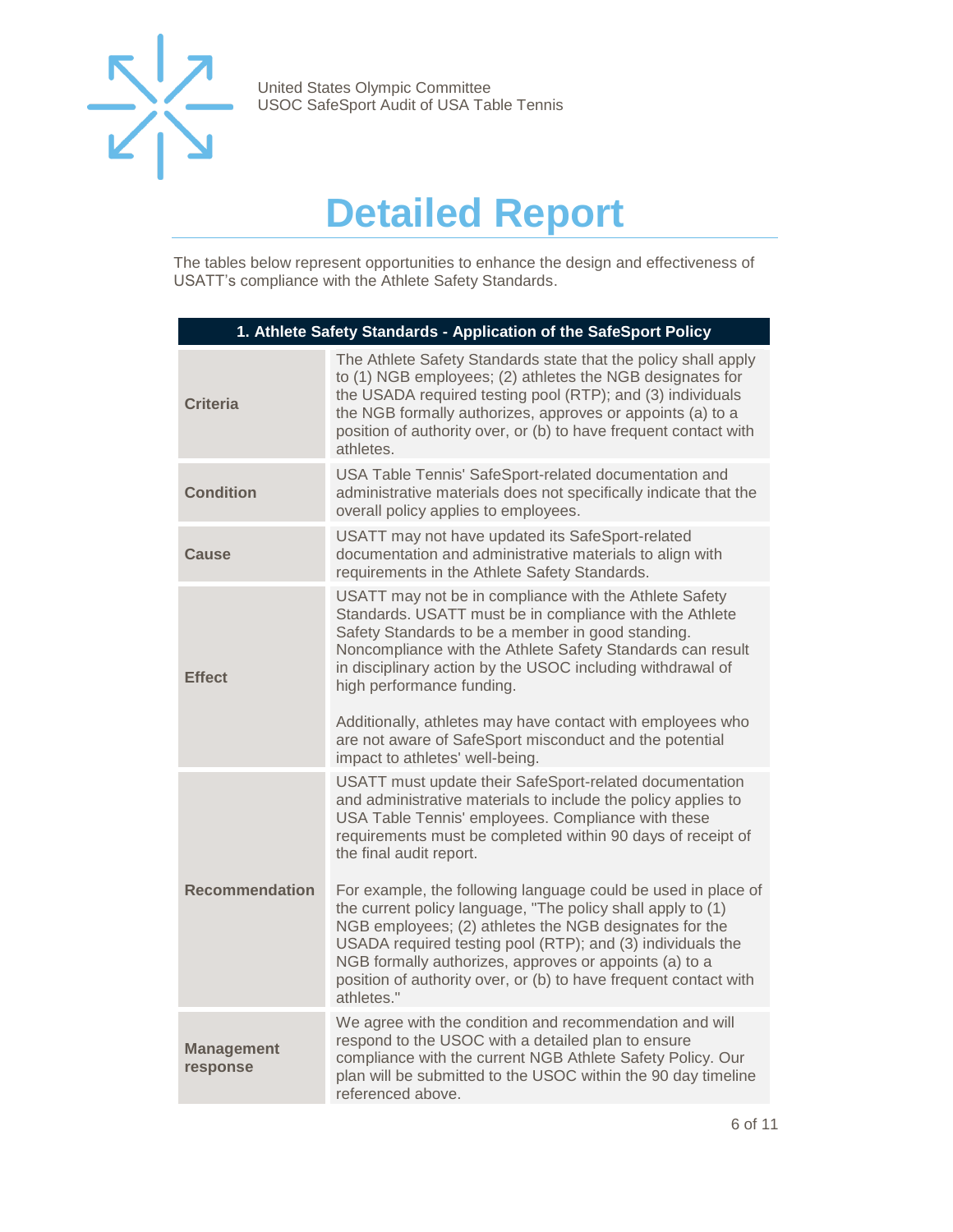

| 2. Athlete Safety Standards - Criminal Background Checks and Education and<br><b>Training Testing</b> |                                                                                                                                                                                                                                                                                                                                                                                                                                                                                                                                                                                                                                                                                                                                                                                                                                                                                                             |  |
|-------------------------------------------------------------------------------------------------------|-------------------------------------------------------------------------------------------------------------------------------------------------------------------------------------------------------------------------------------------------------------------------------------------------------------------------------------------------------------------------------------------------------------------------------------------------------------------------------------------------------------------------------------------------------------------------------------------------------------------------------------------------------------------------------------------------------------------------------------------------------------------------------------------------------------------------------------------------------------------------------------------------------------|--|
| <b>Criteria</b>                                                                                       | The Athlete Safety Standards state each NGB/HPMO shall<br>require criminal background checks and education and<br>training for those individuals it formally authorizes, approves,<br>or appoints (a) to a position of authority over, or (b) to have<br>frequent contact with athletes.                                                                                                                                                                                                                                                                                                                                                                                                                                                                                                                                                                                                                    |  |
| <b>Condition</b>                                                                                      | Requiring criminal background checks and education and<br>training is not consistently enforced by USATT. The following<br>exceptions were identified during our testing:<br>1. Five individuals selected for testing (50% of the selected<br>individuals) did not have criminal background checks<br>conducted during the testing period (i.e., May 1, 2016 through<br>April 30, 2017); however, evidence was provided that one of<br>the individuals completed the criminal background check prior<br>to issuing the audit report.<br>2. Five individuals selected for testing (50% of the selected<br>individuals) did not complete education and training<br>requirements during the testing period (i.e., May 1, 2016<br>through April 30, 2017).                                                                                                                                                      |  |
| <b>Cause</b>                                                                                          | USATT may not be consistently tracking and monitoring<br>compliance with the criminal background checks and<br>education and training requirements of the Athlete Safety<br>Standards.                                                                                                                                                                                                                                                                                                                                                                                                                                                                                                                                                                                                                                                                                                                      |  |
| <b>Effect</b>                                                                                         | Individuals the USATT formally authorizes, approves or<br>appoints (a) to a position of authority over, or (b) to have<br>frequent contact with athletes may not be in compliance with<br>the SafeSport program because they have not completed<br>criminal background checks and/or education and training<br>prior to having contact with athletes. USATT must be in<br>compliance with the Athlete Safety Standards to be a member<br>in good standing. Noncompliance with the Athlete Safety<br>Standards can result in disciplinary action by the USOC<br>including withdrawal of high performance funding.<br>Also, athletes may have contact with individuals who are<br>unaware of SafeSport misconduct and the potential impact to<br>athletes' well-being and/or have contact with individuals who<br>have a criminal history, which could put athletes at SafeSport-<br>related misconduct risk. |  |
| <b>Recommendation</b>                                                                                 | USATT must require that individuals it formally authorizes,<br>approves, or appoints (a) to a position of authority over, or (b)                                                                                                                                                                                                                                                                                                                                                                                                                                                                                                                                                                                                                                                                                                                                                                            |  |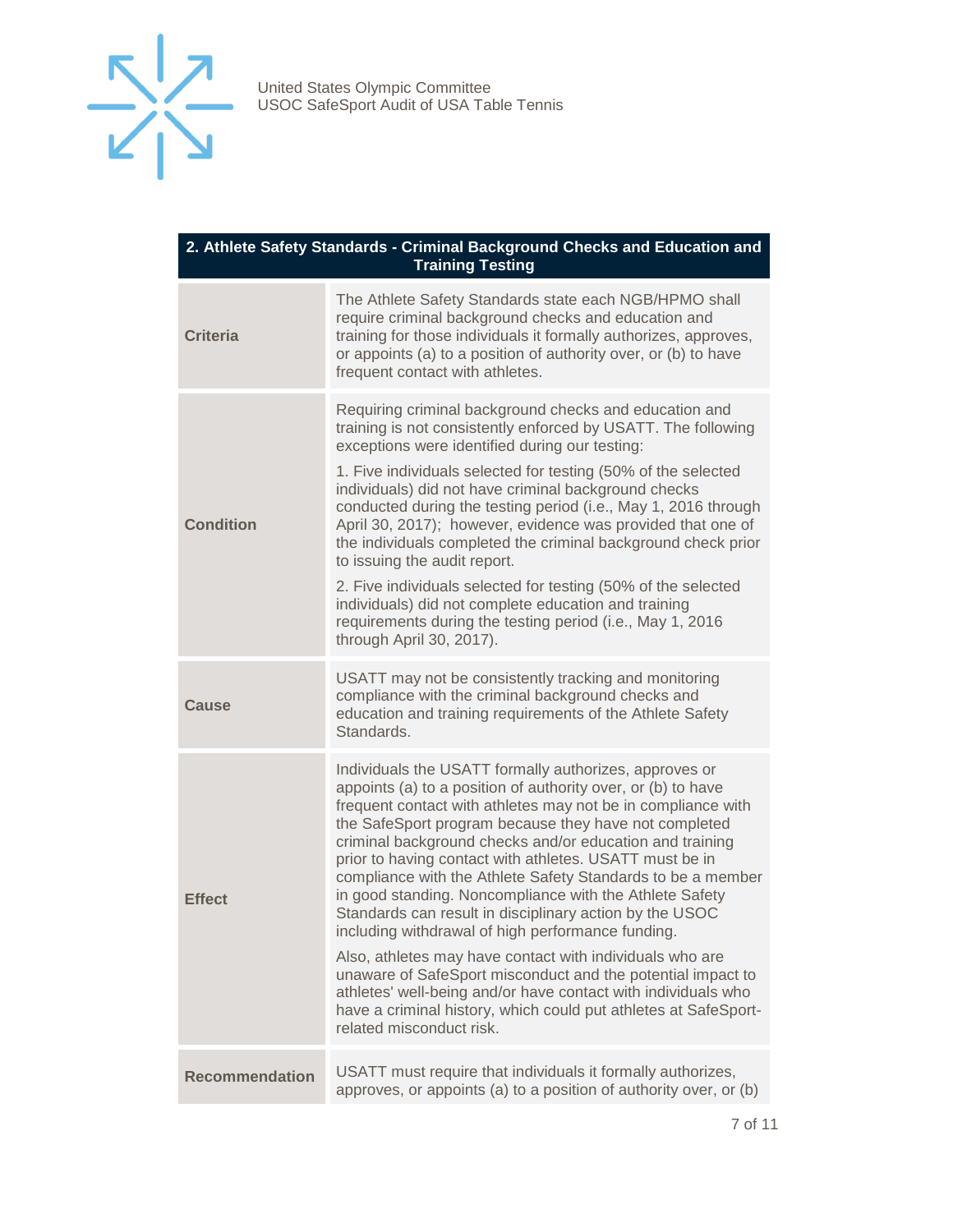

#### **2. Athlete Safety Standards - Criminal Background Checks and Education and Training Testing**

|                               | to have frequent contact with athletes complete criminal<br>background checks and education and training requirements<br>in a timely manner and before they have contact with athletes<br>to provide assurance that they are educated on the<br>requirements of the Athlete Safety Standards. The USATT<br>must consistently track and verify criminal background checks<br>and education and training requirements are met for all<br>Required Individuals. Compliance with these requirements<br>must be completed within 90 days of receipt of the final audit<br>report.<br>USATT should review the testing results and require all<br>necessary individuals to complete the necessary<br>requirements (i.e., criminal background check and/or<br>education and training). |
|-------------------------------|--------------------------------------------------------------------------------------------------------------------------------------------------------------------------------------------------------------------------------------------------------------------------------------------------------------------------------------------------------------------------------------------------------------------------------------------------------------------------------------------------------------------------------------------------------------------------------------------------------------------------------------------------------------------------------------------------------------------------------------------------------------------------------|
| <b>Management</b><br>response | We agree with the condition and recommendation. USATT<br>expects to be in substantial compliance by January 1, 2018.<br>USATT further expects that if it is in substantial compliance by<br>January 1, 2018, that will be within 90 days of the issuance of<br>the Final audit report.                                                                                                                                                                                                                                                                                                                                                                                                                                                                                         |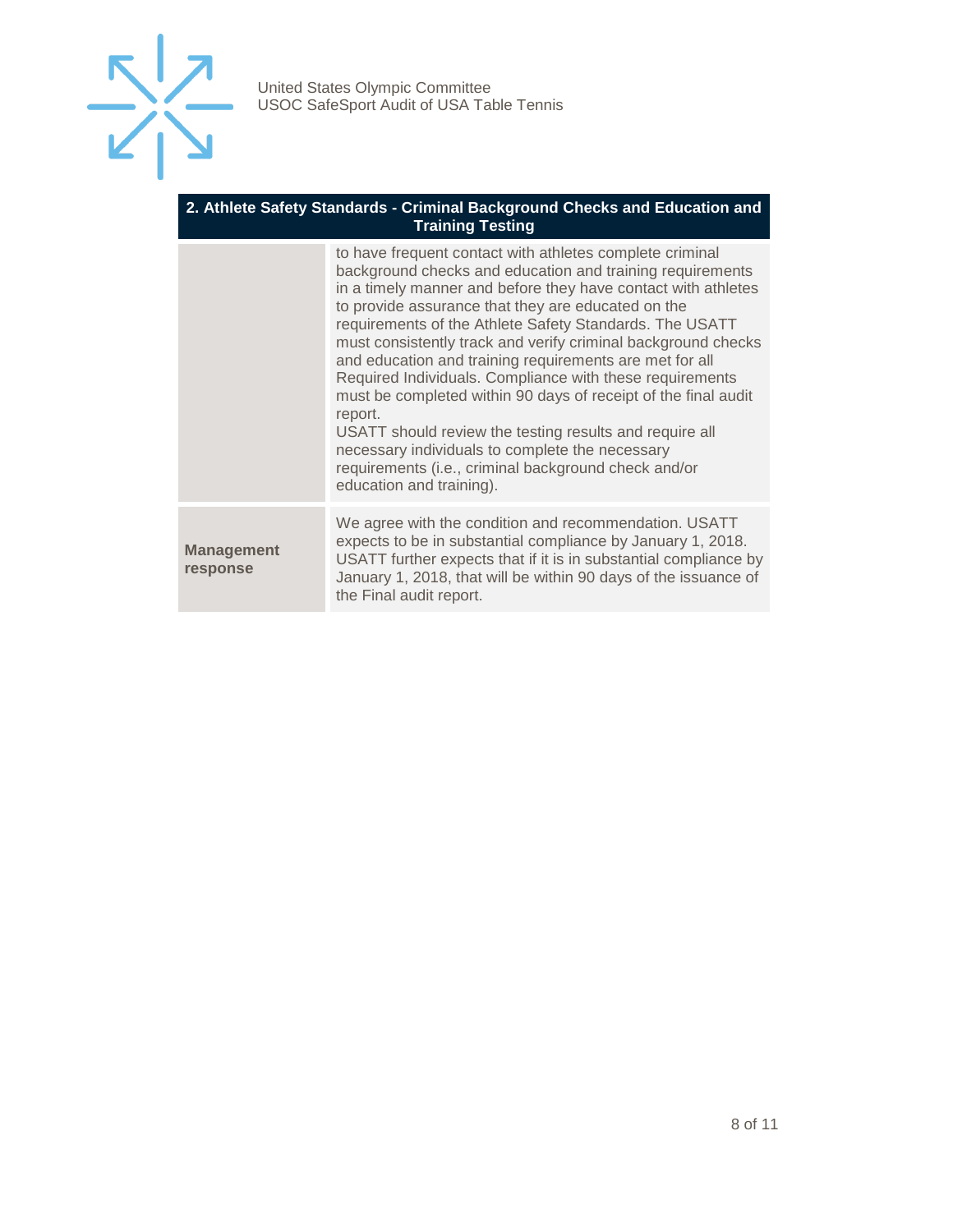

## <span id="page-8-0"></span>**Report Appendices**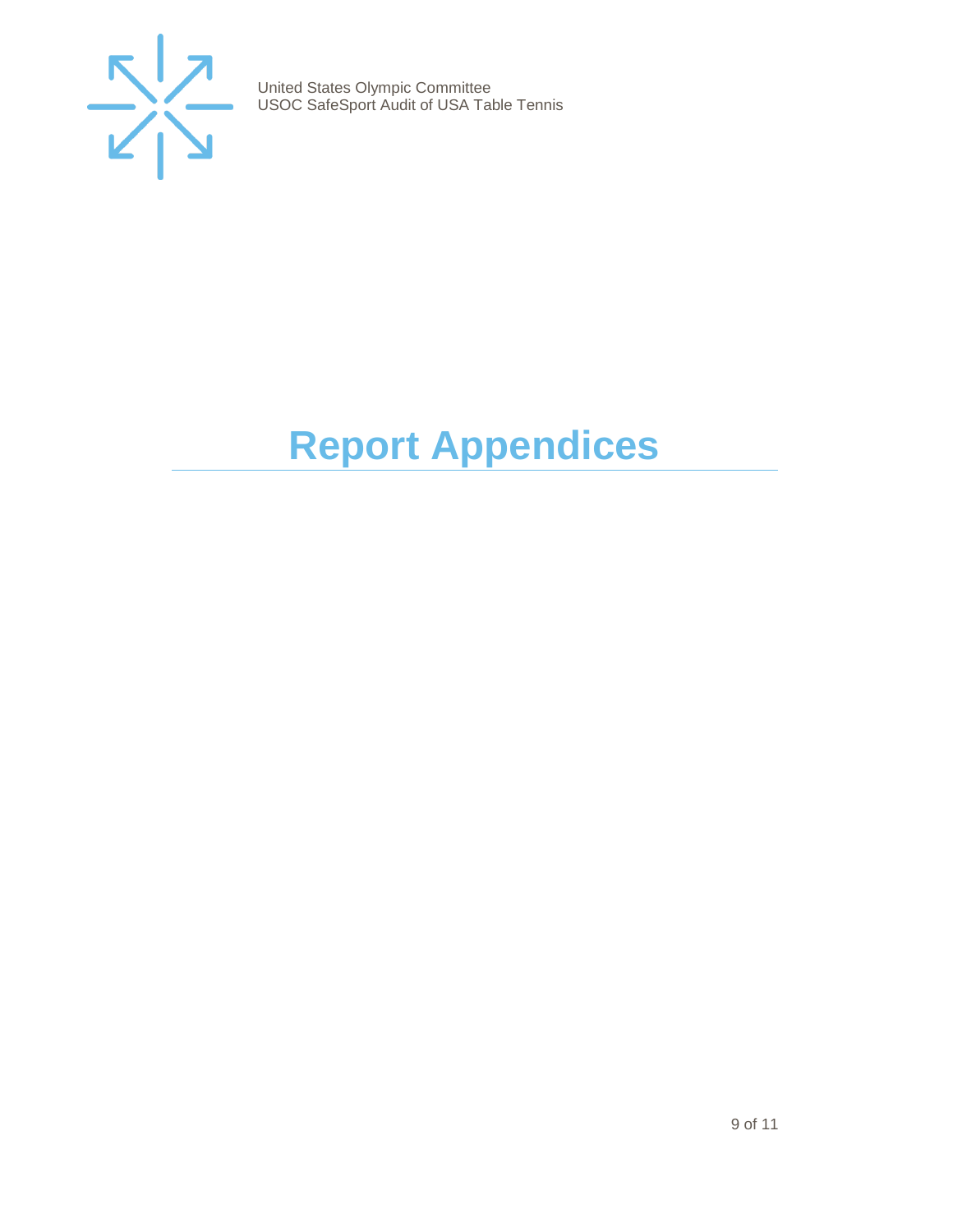

#### <span id="page-9-0"></span>**Appendix A: Documents Reviewed**

We reviewed the following documents:

- > Athlete Safety Standards Program Questionnaire
- > Bylaws of United States Table Tennis Association, Inc.
- > Population listing of "required individuals" (i.e., covered individuals required to undergo background check and training)
- > USA Table Tennis SafeSport Policies and Procedures